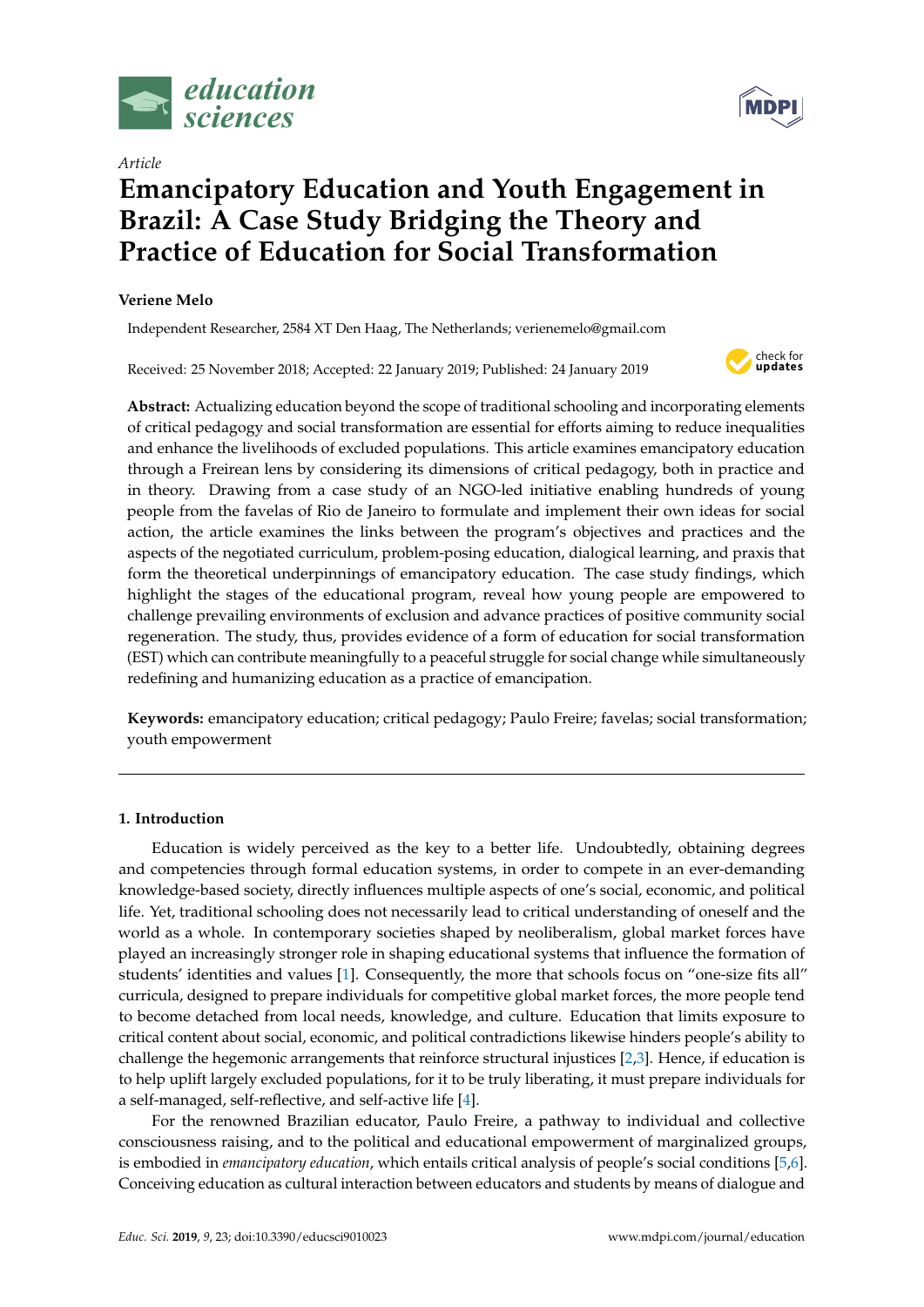the co-production of knowledge, Freire regarded emancipatory education as a method to effectively address the deep-seated needs of local people and the communities in which they live. In contrast to mainstream educational systems that are often seen as reinforcing structures of oppression and existential violence, a principal goal of emancipatory education is to celebrate marginalized social spaces and to foster counter-hegemonic discourses that generate actions of liberation and progressive change [\[7–](#page-12-6)[9\]](#page-12-7). Starting on the basis of the knowledge that individuals bring with them to learning spaces [\[9,](#page-12-7)[10\]](#page-12-8), emancipatory education promotes pedagogical practices that stimulate individuals to think critically and to subsequently resist social and structural inequalities, with the aim of transforming their lives and communities [\[11–](#page-12-9)[13\]](#page-12-10). The means whereby emancipatory education achieves this disruptive purpose is through critical pedagogy which, through learner-centered inquiry and dialogue, problematizes the cultural, political, and economic power mechanisms that are integral to the discourses of everyday life, such as popular culture, news media, and schooling [\[14](#page-12-11)[,15\]](#page-12-12).

There is, of course, no one single approach to conducting emancipatory education. Instead, stemming as it does from theories of hegemony, counter-hegemony, and grassroots mobilization, emancipatory education is open-ended and very much tied to the particularities of local context. As such, there is an ongoing impetus to "reinvent Freire" (as the man himself urged his readers to do) by exploring interventions that embrace emancipatory education principles and approaches, particularly in out-of-school contexts in low-income and otherwise disadvantaged social settings. This is very much the approach of a Brazilian youth-oriented nonformal education program that has been undertaken in Rio de Janeiro since 2011 by *Agência de Redes Para Juventud* (the Network for Youth Agency—hereby referred to as "the Agency"). Consisting of a series of scaffolded educational workshops specifically for youth living in the favelas of Rio de Janeiro, the Agency program aims to stimulate young people's reflections, ideas, and imagination upon which they can then, with guidance and material assistance, develop creative and entrepreneurial projects that will address specific needs within their own communities.

Drawing from the findings of a qualitative study of the Agency's program, conducted over a five-year period (2012–2016), this article examines the opportunities, as well as the constraints, of applying elements of emancipatory education as an instrument for promoting individual and community transformation in marginalized communities. Field research for the study consisted of semi-structured interviews and focus groups conducted with over fifty program stakeholders, mostly youth participants and program educators, but as well with several policy-makers and politicians working to improve the lives of youth in Rio de Janeiro and elsewhere in Brazil. Findings from interviews and focus groups were supported by a review of informational documents related to the program, including internal data on projects and participants, promotional publications, sponsor evaluation reports and social media sources, as well as occasional observations and informal conversations with current and former project participants over the five-year period. During the latter part of the research fieldwork, a survey of some 400 former program participants yielded descriptive statistics that helped to substantiate the qualitative findings. For more comprehensive information on the methodology of the study, including a full list of data sets, coding procedures, and conceptual maps of themes and meanings, see Melo (2018) [\[16\]](#page-12-13).

#### **2. Realizing the Potential of Favela Youth: The Agency Educational Program**

In the over 750 favelas scattered across Rio de Janeiro, crime, violence, and the militarization of public security—coupled with entrenched socio-economic deprivation, chronic lack of social services, and a pervasive culture of marginalization—have long confined the majority of its 1.4 million residents to invisibility and intense social exclusion [\[17](#page-12-14)[–19\]](#page-12-15). As a result, favela youth face serious structural barriers, such as immersion in endemic poverty, barriers to educational advancement, limited work and income opportunities, and lack of cultural affirmation. Black youth, in particular, are more likely to be out of school and unemployed, and are disproportionately affected by lethal violence and police brutality [\[20–](#page-12-16)[23\]](#page-12-17). Rio de Janeiro's military police force, which has been responsible for 8000 killings in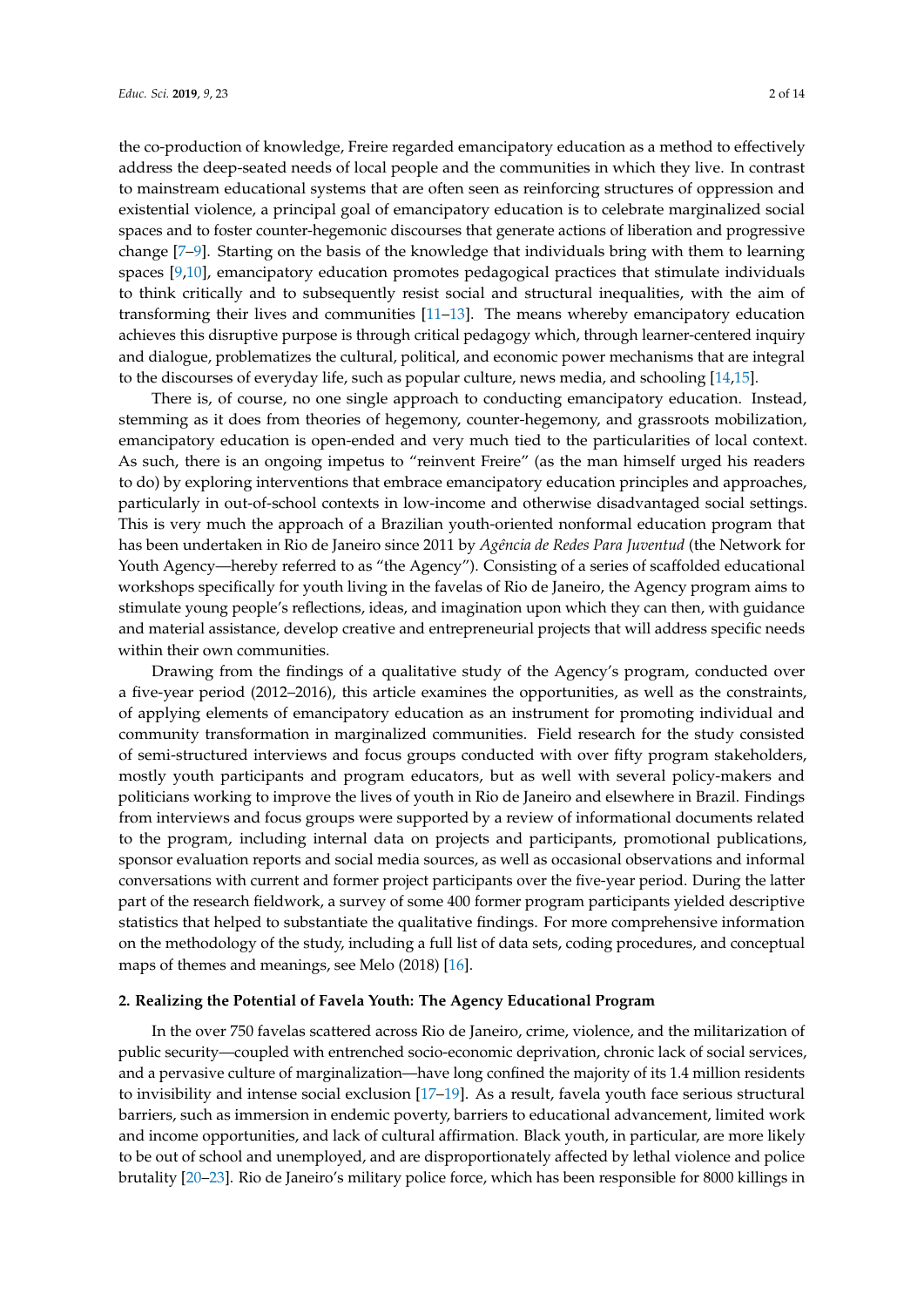the past decade alone, routinely resort to racial profiling and extreme violence against favela dwellers, especially those who are young and black [\[24\]](#page-12-18). In this so-called "Marvelous City" (a popular sobriquet for Rio), the risk of male youths becoming victims of homicide is fourteen times higher than for other groups, and is three times higher for blacks overall [\[22\]](#page-12-19).

Within this context, since 2011 the Agency has conducted a nonformal education program that has led to some 200 capacity-building projects involving low-educated and low-income youth, aged 14–29, living in 32 favelas. The central aim of the Agency's program is to enable youth to critically reflect on their immediate socio-economic circumstances, and thereupon assist them in conceiving and developing small scale projects that foster progressive changes in their communities. In so doing, through this reflective action-oriented educational process, the program is designed to enable young participants to become protagonists of community-based social change. The educational forums of the program are generally held on Saturdays—the day of the week when youth are least occupied with work or family responsibilities—and range over periods of between two and four months. The program's methodological approach consists of a series of sequential pedagogical stages for groups of youth, each of which cumulatively aims to cultivate their interests, exercise their analytical and critical thinking skills, and—drawing from their lived experiences and cultural identities—enable them to create projects with a potential for social impact. Unlike conventional vocational training programs, the Agency does not offer formal credentials that might potentially facilitate the employability of youth who complete the program. Instead, it encourages young people to conceptually challenge the unequal social dynamics of the urban environments in which they live, and to envision these environments not as sites of chronic disorder, but as localities with potential for imaginative possibilities and solutions. By helping to develop young people's artistic, technical, and entrepreneurial competencies, that in many cases have led to the development and implementation of projects that address social problems that the youth themselves have analyzed, the program has also help to expand youth access to social networks and opportunities for socio-economic mobility that otherwise would have been denied to them. As one Agency staff member commented:

The favela used to be seen as a place of absolute negation, where nothing could be done, where no value was recognized. The Agency seeks to invert this logic and show the favela youth that that space offers fundamental elements for their projects. And, being as they are from the favela, they can indeed become creators in life and in the world, recognizing the territory from under the lens of the opportunities and potentiality it offers. [\[25\]](#page-12-20) (p. 69)

In contexts where young people's right to experimentation and freedom to choose is repressed by the structural boundaries of their social conditions, the Agency's cycle of educational interventions (its stimulus cycle) aims to create learning opportunities outside the formal system of education and the everyday routines of the favelas. Through such opportunities, rather than being obliged to receive pre-packaged information, youth are encouraged to exercise their imagination and generate ideas that are substantive and meaningful for them. This is done through eight specific stages of the stimulus cycle [\[25](#page-12-20)[,26\]](#page-12-21).

#### *2.1. The Stimulus Cycle*

*The compass stage*: This first stage of the cycle consists of a visual endeavor, whereby youth are encouraged to develop their own ideas and depict them as directions of a compass on a large canvas. To the north, they are asked to describe an idea for a potential project they would be interested in seeing in their community, no matter how approximate or vague; to the south, either through writing or drawing, they are invited to reveal what led them to the idea, how it connects to their lived experiences, and what resources and abilities they consider would be needed to put their idea into practice; to the east, again through writing or drawing, they are encouraged articulate the forms of expression or activities necessary to ensure that the idea comes to fruition as a project; and to the west, they are asked to identify the potential locale of the project, and the people who will be affected by it.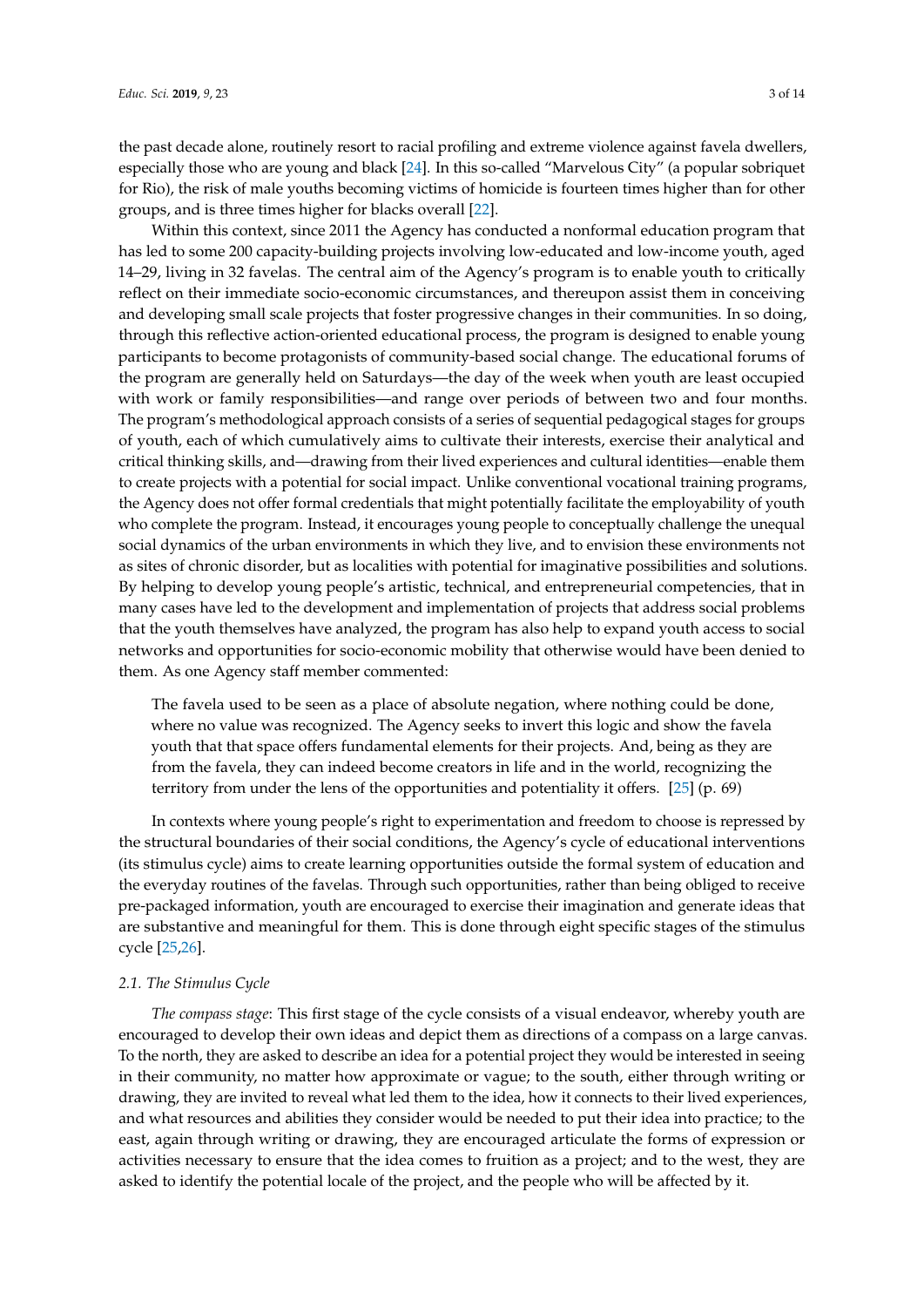*The alphabet stage*: In this second stage, youth are invited to further develop their ideas for the formulation of a project of their choice by writing words, each beginning with a letter in the alphabet (A to Z) that relates to their envisioned project. As far as possible, each word should describe a thought, an experience, or other external references such as people, objects, places, relationships, and personal aspirations that have inspired their artistic, recreational, and/or entrepreneurial aspirations and that may be used to further clarify how and in what form their project might be realized. Through this alphabetical word game, by referring to the spaces and experiences they are familiar with that hopefully can foster a clearer vision of their imagined projects, young people can begin to systematize their thoughts about themselves and the environments in which they are living.

*The ideas fair*: In this third pedagogical stage, young people are asked to discuss their initial project ideas with their peers and thereby identify and connect with other program participants who share similar interests, and might therefore be willing to collaborate on the further mutual development of their emerging project proposals. The name "fair" captures the essence of this stage—a dynamic exercise of public presentation and exchange of ideas with other youth. Through the articulation of their emerging project proposals, not only can youth elicit feedback from their peers, but in the search for partners to work with, they can learn the value of compromising and altering initial preferences when needed. Through the ideas fair, public peer presentations and dialogue are key steps towards the formation of group ties that are ultimately essential for the realization of proposed youth projects.

*The mapping stage*: In this fourth stage, having conceptualized a potential community-based project that they wish to develop, participants are encouraged to identify resources within their own communities that they can enlist for the further planning and realization of their projects. This reflective mapping exercise, which entails discussion with peers from their own as well as neighboring communities, helps to enable youth to attain not only information on the profiles, needs, and expectations of people who are in close proximity to them, but as well it heightens their awareness of inherent resources that may exist in their own neighborhoods, which they may hitherto have been unaware of and which can give further impetus to their project ideas.

*The inventory stage*: Building upon the mapping exercise, this fifth stage of the Agency nonformal education program encourages youth participants to survey and further identify, collect, and organize information about existing resources or experiences that may be relevant to the development of their project proposals. Through a creative process that can take the form of drawings, collages, pictures, artifacts, and testimonials, youth participants are stimulated to visualize community-based opportunities and partnerships with local actors such as community leaders, businesses and organizations that they might establish for the advancement of their project interests.

*The presentation stage*: This sixth pedagogical stage consists of brief oral presentations conducted by youth—sometimes individually, sometimes in groups—in which they demonstrate their acquired knowledge and present their project proposals to their peers using clear and convincing language. The aims of each presentation are to explain and justify the following: a) The project rationale, focusing on the needs that inspired the project idea and its potential community level contribution or impact; b) the proposed activities to be undertaken; and c) the abilities that project participants will need to possess or acquire. An important aspect of the presentation stage is that those who are presenting must work through key elements of their projects, and thereby prompt their audience peers to further reflect on and refine their own action proposals as they listen and ask questions.

*The personification stage*: This seventh stage aims to assist young people in assigning project roles and responsibilities for themselves. Through a process that combines elements of theatre, storytelling, and discussion of representative images, participants are encouraged to identify their principal project *personas* such as: The *project pioneer*, the *implementer*, the *collaborator*, the *beneficiary*, the *evaluator*, and the *member of the public at large*. Through this role-playing exercise, the personification stage encourages youth to organize and distribute tasks within their designated groups, with each member understanding his/her contribution and responsibilities, as well as the benefits that will result from the project. This stage likewise encourages youth to reflect on the different attitudes and behaviors of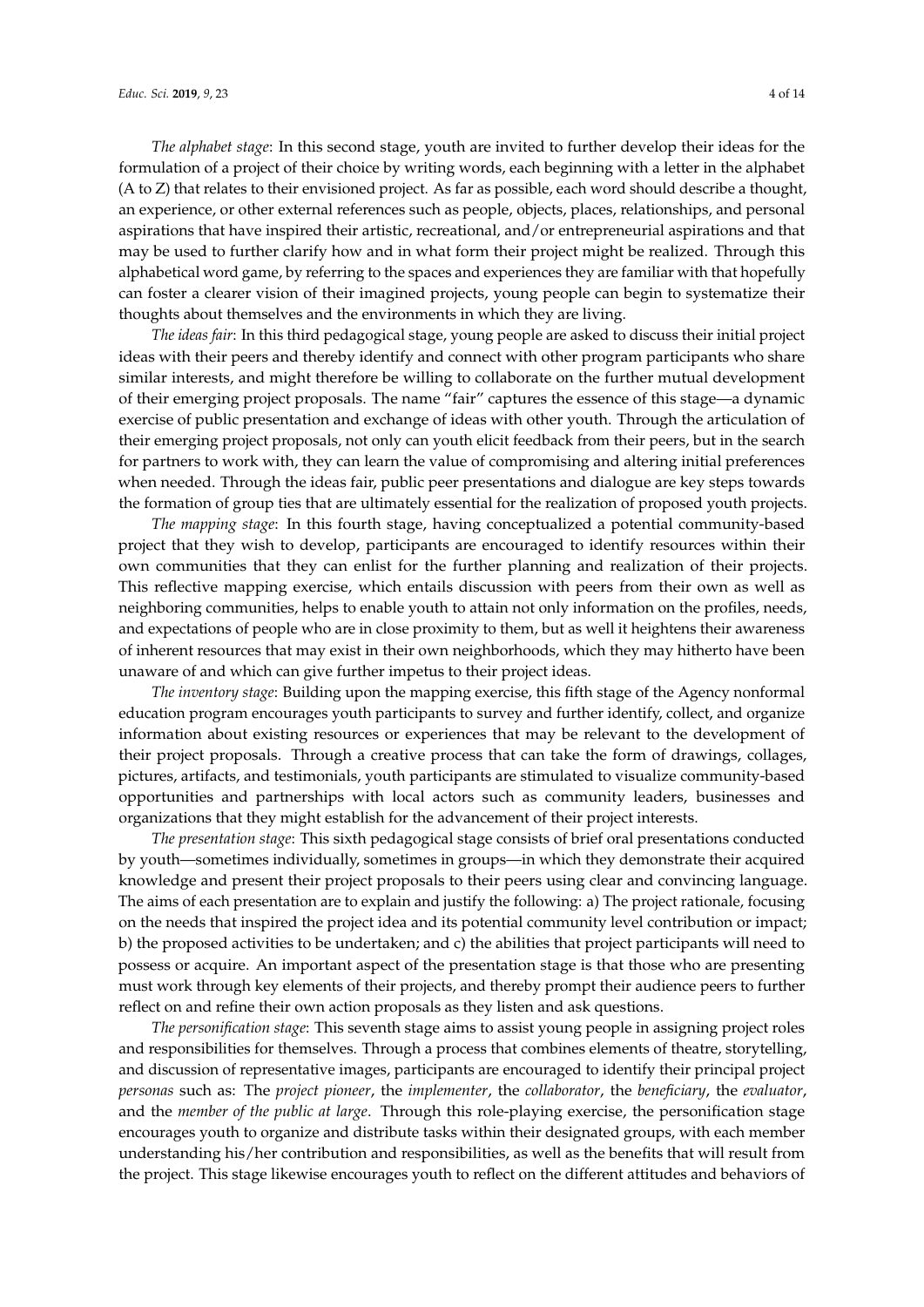people who are associated with their proposed projects and beyond, as well as to recognize the need for flexibility when working with others.

*"A day in the life of my project"*: This eighth (last) pedagogical stage consists of a day-long event during which the participants offer previews of their projects-in-action. For this event, youth are asked to prepare a detailed overview of what their project will entail, who will be responsible for different aspects of project implementation, and the results that are to be expected. The central purpose of this activity is to enable young people to build their confidence and credibility by publicly presenting their project proposals and demonstrating the community benefits that will result. In doing so, they gain initial experience in engaging their potential target audience and fostering public interest in accepting and eventually becoming involved in each of their projects as beneficiaries and participants.

Following these eight pedagogical stages, youth participants are invited to an annual event in Rio involving all Agency participants from past and current program cycles to meet each other, share innovative ideas with their peers, and network with representatives of organizations and other individuals of interest from elsewhere in Brazil and abroad. Following this event the participants are asked to submit their project proposals to a competition for funding. In this "pre-incubator" phase, each individual or project team presents their project with a detailed business plan and a public marketing strategy to be assessed by a three-person jury. Selected jury members are themselves involved in different domains of civic life as cultural producers, policy-makers, entrepreneurs, civil servants, social activists, and journalists. Together, they decide which projects will be awarded funding, thus enabling the recipients to embark on the implementation of their projects. Other youth who are not awarded funding nonetheless receive recommendations from the jury as to how they can garner support for their projects through other means.

For those projects that have been approved and have received funding for initial implementation, the Agency continues its support through the creation of "maps of opportunity" and the facilitation of social networking with people and organizations, sometimes within the favelas where projects will be located, and sometimes elsewhere in the city that may yield scholarships, internships, and job placements. In addition, Agency support in the early execution stages of each project consists of close monitoring and supervision so as to ensure positive initial outcomes and the necessary foundations for project sustainability after the termination of Agency support.

#### *2.2. Linking Theory and Practice: The Agency Program as Emancipatory Education*

The exercise of linking theoretical dimensions of emancipatory education to the pedagogical concepts and practice of a nonformal education is a daunting one. This is true not only because relatively open-ended curricula in out-of-school settings can prove difficult to fully describe, but also due to issues involving the complexity, scope, and actual practicality of education that aims to be emancipatory. With such constraints in mind, in this section I will show how the theory and practice underlying emancipatory education are incorporated within the Agency's nonformal education program. In so doing, it is important to note that, although I link elements of theory and practice from the perspective of this case study, the intention is not to impose a single analytical framework upon the Agency's nonformal education program or to suggest that specific stages of the program can only be connected to theoretical concepts that I describe here. In fact, much like the comparable layers of purpose and meaning that critical pedagogy gives rise to, the stages of the Agency's pedagogical approach are interchangeable. They can be examined as stand-alone activities, as well as interconnected stages of a comprehensive educational intervention. Consequently, rather than an explanatory summation of emancipatory teaching and learning, what follows is an analysis of how theoretical concepts—which can frequently seem abstract and hard to instrumentalize—may be applied in real-world educational settings as foundations for change.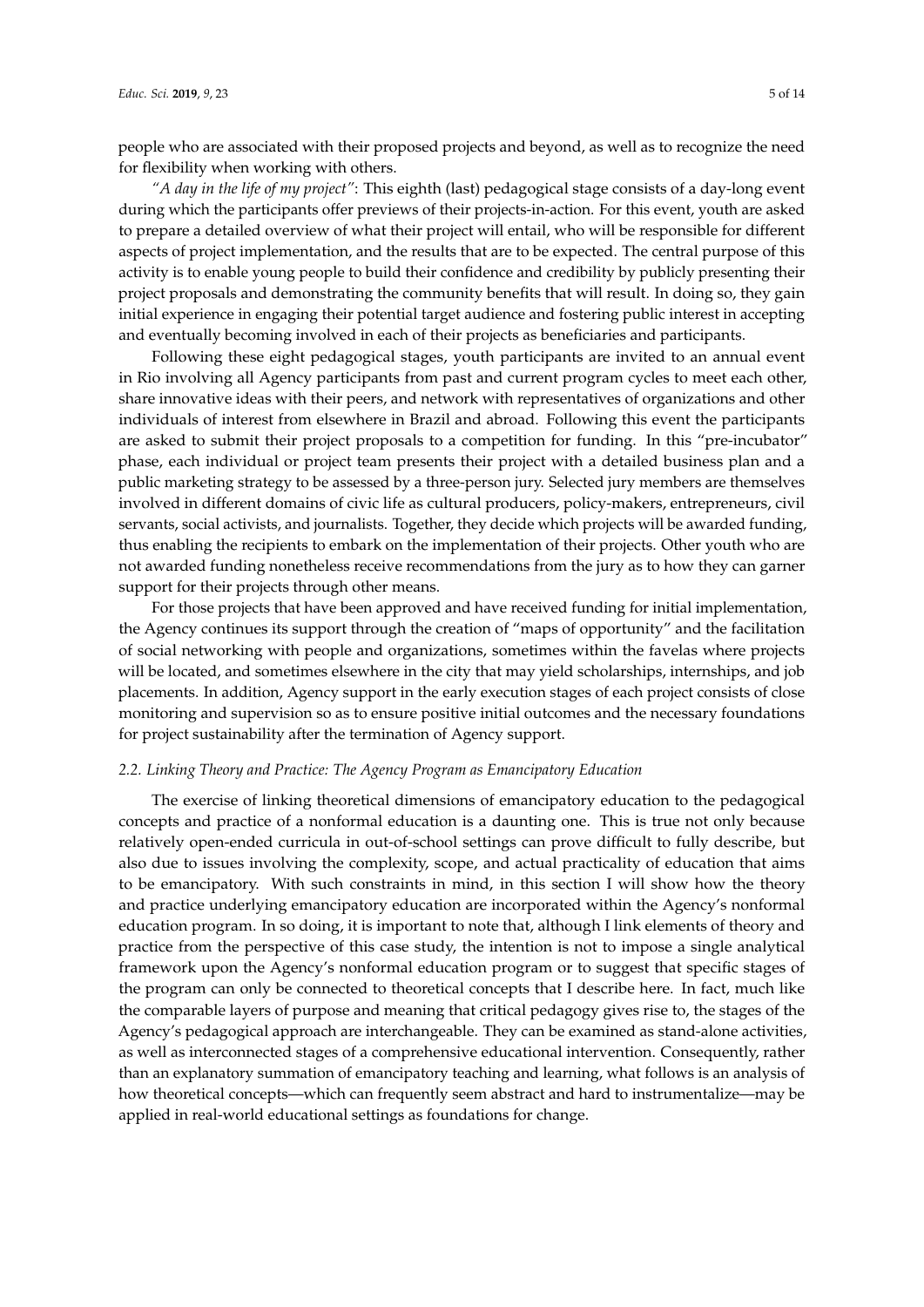#### 2.2.1. Linkage to a Negotiated Curriculum

Power and culture play a central role in knowledge production inside schools and in society at large. The ability of individuals to express their culture is directly tied to the power they possess and are able to exercise within the prevailing social order. For children and adolescents, schooling is a key institution of social order. As many studies have shown, however, the overt, as well as hidden, curricula of mainstream schools generally serve as instruments to legitimize and advance the worldviews and cultural values of dominant societal groups that have the effect of marginalizing the ways of living and knowing of colonized or marginalized social groups [\[27](#page-12-22)[,28\]](#page-13-0). In this way, mainstream educational practices serve to reproduce the social and ideological discourses designed to maintain the subordination of marginalized and minority groups [\[2,](#page-12-1)[29\]](#page-13-1).

In countering this, critical pedagogy relates to a form of negotiated curriculum founded on the needs, life situations, and experiences of all learners. As a form of cultural politics, the purpose of a negotiated curriculum is to critically examine the prevailing precepts and features of culture (in its everyday formal and informal practices) and to investigate how historical patterns of power have shaped individual subjectivities and collective identities [\[11,](#page-12-9)[30\]](#page-13-2). As part of this process, students are encouraged to "critically appropriate knowledge outside their immediate contexts in order to broaden their understanding of themselves, the world, and the possibilities for transforming the taken-for-granted assumptions about the way we live" [\[28\]](#page-13-0) (p. 77). From this perspective of learning, they are therefore challenged to seek solutions to the problematic issues they face and thereupon take steps towards transformative action that will enhance their social, political, and economic realities [\[29,](#page-13-1)[31\]](#page-13-3).

This is very much aligned with the Agency's pedagogical stages, which aim to enable youth to critically reflect on their proximate circumstances and the underlying structures that inhibit improvements to these circumstances. More significantly, through the processes of critical pedagogy—for example, in the *mapping* and *inventory* stages of the Agency program—participants are able to see beyond their individual selves and interests and connect their fears and hopes to the perspectives of other community members. By investigating the needs and expectations of favela residents in order to detect a suitable target population for their projects, they are led to critically examine the potential strengths and resources in their own neighborhoods that they might tap into, and through analysis and dialogue develop and articulate entrepreneurial ideas directed towards overcoming structural impediments.

The Agency stages also constitute a foundation upon which youth can recognize the significance of their own knowledge and lived experiences, thereby enabling them to take steps towards a rejection of the pervasive and thoroughly negative stereotypes of favela life. This, then, can lead to envisioning a sense of the constructive possibilities of their own agency. For example, Aline, whose project involved the production of a film featuring youth telling the life stories of local residents through music, explained that her educational experience with the Agency program had a profound impact on how she perceives her own neighborhood:

I didn't feel like a resident of Batan. I used to hate the place where I live and didn't have any kind of affection for it. I was ashamed, to be honest. As my project developed, I was able to create a bond with my community, and I started noticing that other residents felt the same way. I saw it in their eyes when they would watch our film and say things like: "Wow, I had no idea we had so much here." So, we brought another perspective to a place that is often portrayed solely from the aspect of violence.

Both the *mapping* and *inventory* stages are components of a negotiated curriculum, in the sense that they are rooted in an individualized educational approach that, although directed towards project creation, is contextualized in (and stems from) the lifeworld experiences of favela youth. These experiences, in turn, allow them to create content and proposals that are relevant to their realities and that can ideally lead to transformations (however incremental and small) in their own lives and in their communities. A key differentiating factor of the Agency's nonformal education program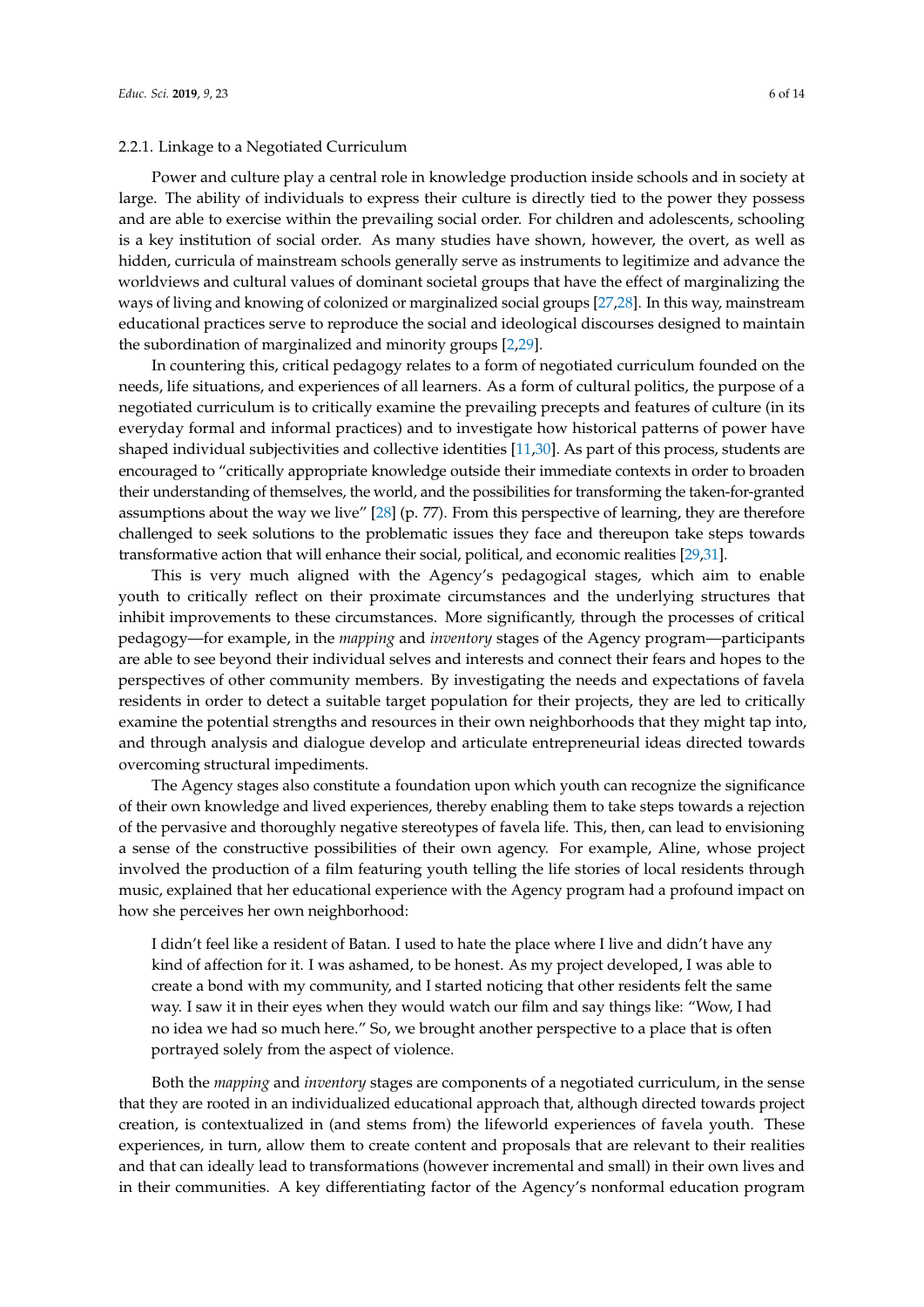that differentiates it from formal schooling is its focus on the needs and aspirations of the youth participants themselves. As Fernando, a favela funk artist who created a dance-and-music project to foster community reconciliation in rival neighborhoods, points out:

In school, they just force you to do things; it is a method for the masses. And that is what I like about the Agency. They get to know you before they teach you anything, and they prepare you to do whatever it is that you want to do . . . It is a more effective teaching method, I think . . . They also encourage you to do things instead of just teaching.

As students grow increasingly accustomed to the teaching methods they are being introduced to, they can begin to critically reflect on how different social issues close at hand are significant in their lives, and how they are manifested. This is the essence of a negotiated curriculum; it consists of context-relevant educational content that is applicable to—and draws directly from—the environments of young people in the favelas. This type of contextualized and person-centered educational approach is absent from mainstream school classrooms. As Elaine, who created a project that focused on enhancing local black culture, explained:

I understand the importance of formal schooling, but placing locks in the school gates so kids won't try to leave is not the way to do things. So, I think Agency helped change our minds in this sense . . . I still think that everyone needs to go to school, but they should not be obligated to do and say what the teacher wants . . . I think there should be more attention placed on individuals themselves, and the Agency works with this relevant content.

# 2.2.2. Linkage to Problem-Posing Education

The banking model of education, one of Freire's most widely recognized concepts, is a metaphor that speaks to the lack of critical practices in contemporary schools. As Freire argued, the banking model relegates students as being akin to 'empty containers' who must passively accept having teachers—regarded as the holders of knowledge—'deposit' predetermined information into them [\[5\]](#page-12-4). Through a fixed method of receiving, memorizing, and repeating information, students are expected to acquire standardized knowledge that is deemed to be valuable by others, rather than engaging in the educational process as self-developing learners. Suppressing individual subjectivity, banking education inhibits students' inherent ability to independently generate knowledge, solve problems, and reflect on practice—necessary steps to developing critical consciousness about the world around them [\[32](#page-13-4)[,33\]](#page-13-5).

In direct contrast to this banking approach, Freire advocated a self-reflective learning process that cultivates knowledge based on people's lived experiences and social history. Often framed as a problem-posing approach to education, it emphasizes the need for teachers and students to co-create knowledge through listening, dialogue, and action. As Freire observed, only in this way, on the basis of critical consciousness-raising, can individuals learn to envisage new situations and transform their lives [\[5\]](#page-12-4). Through problem-posing activities, students can analyze the "whys", "hows", and "whos" that influence and shape their surroundings and day-to-day lives [\[5\]](#page-12-4). The process involves: a) Identifying the topic to be analyzed; b) defining the problem; c) personalizing it; d) discussing its dimensions; and e) identifying ways to address it [\[34](#page-13-6)[,35\]](#page-13-7).

This reflective problem-posing process is central to the Agency's pedagogical approach. It is not concerned with the transmission of content per se, but rather with the development of young people as protagonists of change. Through its stimulus cycle the program promotes problem-posing education in three main ways. First, the different stages aim to expand the creative capacity of participants and help them to identify—and to think critically about—new aspects and possibilities in their own communities and everyday life experiences that they have hitherto not considered. Second, it promotes a non-authoritarian teaching approach based on mutual respect and learning, breaking with the traditional top-down relationship between teacher and students. In addition, participants are encouraged to engage actively and critically in all the stages, rather than simply consuming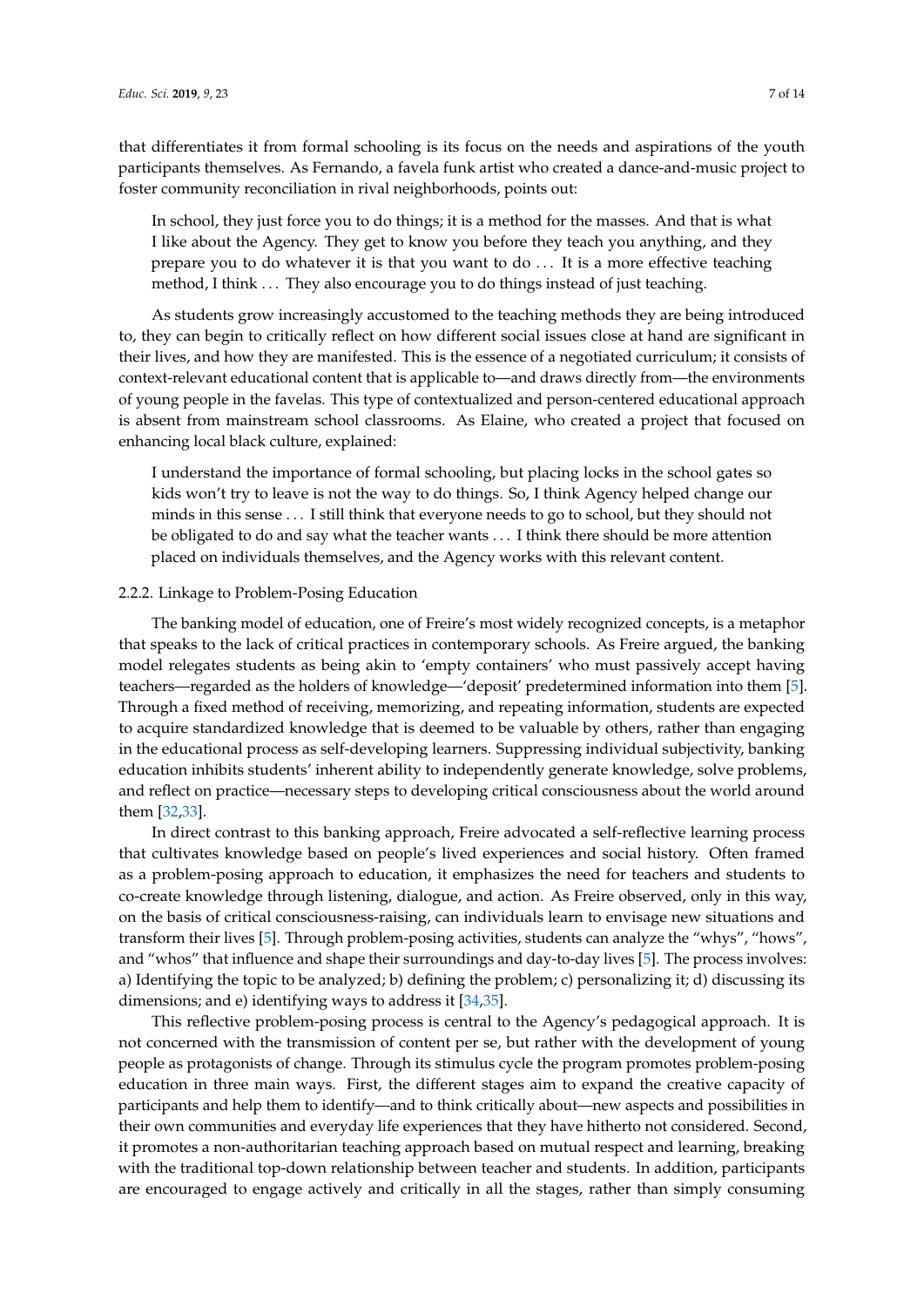information passively. Third, the Agency recognizes participants as creative agents who have the capacity to generate new ideas. This is not to say that the program presumes to become a turning point in the trajectory of participants within a fixed time frame. Instead, the goal is to demonstrate to young people that they have a right to imagine and try out new possibilities, and new ways of interacting in their own social surroundings.

Specifically, this is very much the approach that is adopted in the *compass* stage of the Agency's nonformal educational initiative. Through visual conceptualization of a project proposal in the form of a compass, participants present: a) An introduction of their overall idea, which relates to identification of the topic to be examined; b) a description of the motivation underlying the project idea, how it connects to the lived experiences of youth, what resources are needed, and what forms of expression will be employed (all encapsulated by the elements of "identifying and personalizing the problem"); and c) a description of the proposed project site and populations that will benefit from the project, which align with the problem-posing components of "creating a debate around the problem and identifying alternatives to solving it."

#### 2.2.3. Linkage to Dialogical Learning

A problem-posing educational approach that rejects a banking model of knowledge creation and encourages students to become 'active investigators of society' is inherently related to critical pedagogy's concept of dialogical learning [\[36\]](#page-13-8). Based on the notion that individuals are created by, and in turn help to create, the social universe they are inserted in, critical dialogue involves a series of dialectic activities (e.g. questioning, responding, sharing experiences and perspectives, adapting, suggesting alternatives, and so on) that allow students to deeply analyze the contradictions in the social structures they live under and to connect their lives with those around them [\[30–](#page-13-2)[32\]](#page-13-4). Such educational practices hold that students are active and conscious agents, capable of knowing and transforming their realities as they gain critical understanding of their surroundings [\[11,](#page-12-9)[37\]](#page-13-9).

The critical educator plays a crucial role in dialogical learning, working collaboratively with students in a non-authoritarian way that enables them to reflect on and solve problems about the nature of their social realities. This entails dialogue with students which must be guided by respect for the ideas they bring to the learning space [\[29](#page-13-1)[,36](#page-13-8)[,38](#page-13-10)[,39\]](#page-13-11). In this dialogical process, while teachers help to unveil objective reality to students, it deliberately avoids transmitting 'correct knowledge' in a banking model approach. Rather, the act of engaging in critical dialogue constitutes the reflective basis of praxis and emancipation [\[40\]](#page-13-12) (p. 173). In effect, dialogue is "the encounter between men, mediated by the word, in order to mediate the world" [\[5\]](#page-12-4) (p. 88).

Working with students inside the classroom and in their communities, Freirean educators attempt to uncover the "ideas, words, conditions and habits that are central to their everyday life experiences" [\[11\]](#page-12-9) (p. 31). These generative themes—the familiar words, experiences, situations, and relationships that are central to people's lives—are representative of the most important issues impacting students and their communities [\[11](#page-12-9)[,39\]](#page-13-11). Similar to the mapping and inventory exercises, the Agency's *alphabet* stage also serves the purpose of helping youth become critical examiners of their communities, building an "epistemological relationship to reality" as Freire would put it [\[41\]](#page-13-13) (p. 42). In constructing a list from A to Z that describes the knowledge, experiences, and references that have inspired their project ideas, participants in the Agency program actively learn to create their own generative themes.

The fact that the Agency arranges for participants to revisit and discuss these themes with other youth throughout the stimulus cycle exemplifies its emphasis on dialectic activities. The *ideas fair* and *presentations* stages, for instance, are exercises that encourage participants to share perspectives and reflections, ask and answer questions, make suggestions, and learn to adapt. Notably, in the annual event referred to above, participants are able to engage with other young people from across the city, discussing a broad range of themes of common interest and sharing their ideas for innovation and change. As Viviane, who has established a community poetry initiative centered on current political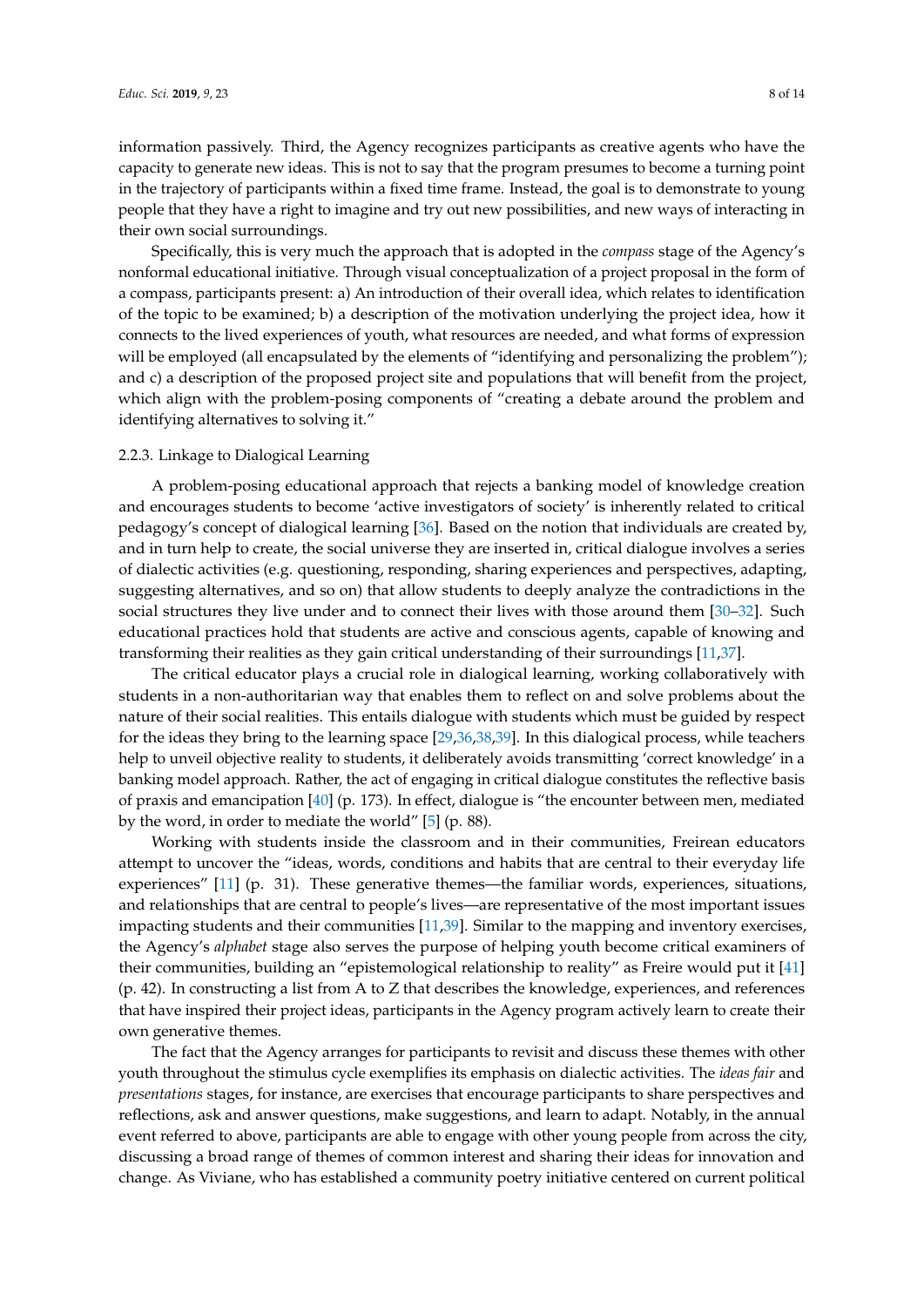issues impacting favela dwellers, has observed, the Agency's nonformal educational program has helped young people to develop a critical awareness of troubling political and social issues, in a context where such inquiries are usually discouraged.

The most important thing is to help the youth to think for themselves. And to do that, we need to deconstruct in order to reconstruct. The opportunities are few, but still, we have to learn to be critical in choosing which ones to take. We need an education of 'whys.' The initiatives that are most present are embedded in a mediocre model of education . . . They are not discussed with the youth beforehand. We want to choose now. It isn't about what you want to give me or what you think I need anymore.

Similar to problem-posing, the Agency's emphasis on dialogical learning has key theoretical underpinnings. For example, its open-ended curriculum that is intended to be relevant to the lifeworld of participants and to recognize them as protagonists and creators relates to the principle of "respect for students' language, voices, identities and values" in dialogic learning. Similarly, the Agency's non-authoritative educational approach employed throughout the stimulus cycle exemplifies the "co-creation of knowledge between teacher and students." Its alphabet exercise, which is meant to help students gain an understanding of their reality, is parallel to "the use of generative themes from the physical and social world." The pedagogical centrality of discussion about problems that favela residents must face on a daily basis, which in turns leads to the formulation of project proposals aiming to address these problems, is directly related to Freire's notion of "the use of dialogue and reflective practices that foment social action".

#### 2.2.4. Linkage to Praxis

In emancipatory education, the process of critical consciousness-raising (Freire's notion of *conscientização*), followed by actions for progressive social change, is what Freire termed as *praxis* (or informed action). Essentially, praxis relates to the juxtaposition of critical reflection and action, with each dialectically enriching the other in pursuit of liberation [\[32](#page-13-4)[,36](#page-13-8)[,42\]](#page-13-14). Merging theory and practice, the goal of praxis is to bridge experience, understanding, and social action, thus enabling individuals to interact democratically in pursuit of progressive social change [\[37](#page-13-9)[,42\]](#page-13-14). In Freire's view, in order to be truly emancipatory, education must be entrenched in a combination of dialogue and praxis, each stimulating and sustaining the other continuously [\[40\]](#page-13-12). For Freire, ideas and theory are useful primarily when adopted for purposeful action and societal transformation [\[38\]](#page-13-10).

By scaffolding training, critical reflection, mentorship, and action, the Agency's nonformal education program is structured in order to guide participants through the creative process so they can bring forth their own proposals for change. Through knowledge creation, which emerges from the experiences and ideas of favela youth that are relevant to their struggles and those of their communities, the program seeks to bridge the gap between theoretical concepts and actual practices that serve a larger transformative purpose. This is very much the essence of praxis-oriented critical pedagogy. From the specific stages of the stimulus cycle to the broader processes of project proposal presentations and eventual project creation and implementation, each educational step introduced by the Agency is meant to be mutually complementary, providing young people with foundations for critical engagement, creative expression, and, ultimately, the making of social change.

By encouraging young participants to critically examine the social and political environment of Rio de Janeiro and to envision projects founded on the principle of social entrepreneurship, Agency educators play a key role in stimulating their protégés' self-confidence and sense of autonomy. Nevertheless, it is the participants themselves who define what they will do, how they will do it, with whom to work, and what public to target. It is they who assume responsibility for putting their ideas into practice. With participants encouraged by "the possibility of choice", backed by a strong support system of education and mentorship, this is the essence of the pedagogy of praxis. As an example, a few weeks into the stimulus cycle, after participants have identified specific problems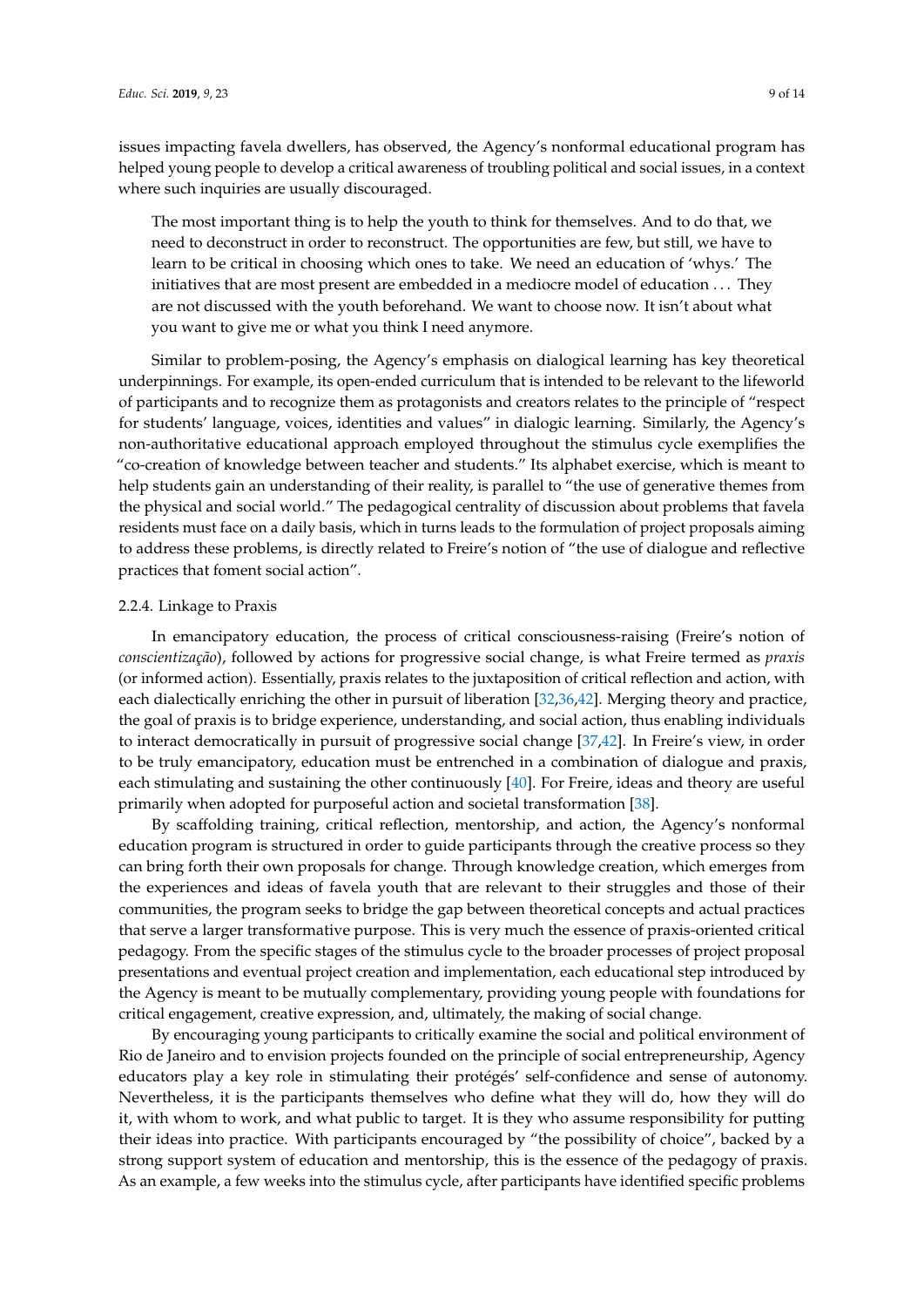within their communities, they are asked to fill out a questionnaire entitled "strategic planning". This invites them to think seriously about potential projects that might address such problems and about how they might bring these projects to fruition. Commenting on this process, Raquel, a young health worker, explained that it was during this exercise that she had the idea to create a project providing emotional support and professional development for teen mothers in her community. Six years later (at the time of the interview), not only had her project benefited many young mothers, but it had evolved into an accredited NGO. As she explained:

When I started at the Agency I didn't know what project I wanted to create; I only knew I wanted to help my community. Then, throughout the cycle, I started to build an idea. A few years back, I helped a friend of mine who got pregnant and went through some difficulties. Once the Agency started to ask me what I thought my community needed, I thought to myself 'as it happened to my friend, I see a lot of girls in the community who get pregnant and have no support'. And that is how I started this involvement with pregnant teens and immersed myself in the project.

From strategies promoting favela art and culture, women's empowerment, and youth conflict resolution, to projects responding to demands related to education, work, and transportation, Agency participants have made use of their knowledge of community needs and resources to advance development actions that are conducive to, and respectful of, favela contexts. Such conditionalities for project implementation would likely be difficult for actors from outside the favelas to fully grasp and assess. This approach to grassroots development is based on the conviction that no one is better positioned than favela dwellers themselves to identify what their communities need most. As Raquel pointed out in a book she has written about her experience at the Agency, "Many people bring ideas and actions to the favela, but those do not always reflect our needs" [\[43\]](#page-13-15) (p. 13).

Naturally, as the program attracts participants from dozens of different communities and from all walks of life, the ideas and motivations behind the projects young people create are as diverse as their life experiences and personal interests. And yet, despite varying in focus, objectives and target audience, the roughly 200 original projects that have been initiated by the Agency's emancipatory educational approach all share characteristics of locally-generated innovation and the impetus for context-relevant transformation. Examples of such are: A project to expand motorcycle taxi options for young women, that is administered by young women in the favela of João XXIII; a traveling home theater that combines the showing of national films and post-film debates in the homes of community residents in Batan; revitalization of an illegal garbage site through a planting and gardening initiative for children; and a community newspaper, dedicated to the strengthening of Northeastern culture by highlighting positive resident narratives in the favela of Rocinha. These are four projects typifying the imaginative initiatives for social impact that have emerged from the Agency's nonformal education program in Rio de Janeiro.

As for impact, despite being small-scale and running on limited funding, little over one-third of all projects created through and funded by the Agency are still active today, and one-quarter have been formalized as small businesses, increasing their relevance in their respective communities and helping build local capacity. In all, the extent to which these strategies have reached residents from different favelas (hundreds of people impacted by these projects), the diverse populations that have benefited (children, adult learners, job seekers, local artists, businesses, and so on), and the various institutions and organizations that have served as venues for these actions (from public schools and community centers to improvised auditoriums and residents' own homes), taken together, illustrate the potential of young people's ideas and actions, when focused on local challenges and opportunities, to help build stronger communities.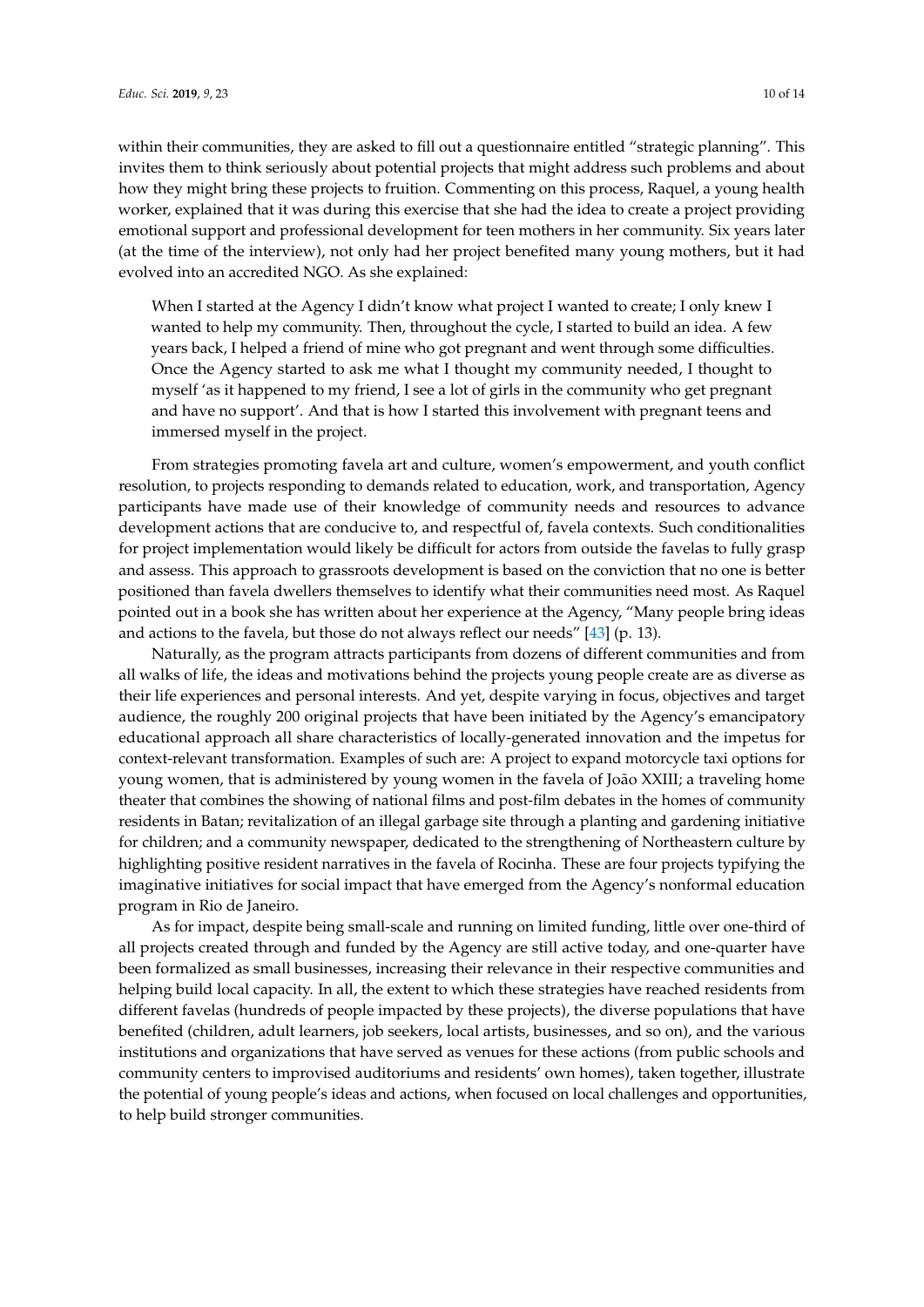## **3. The Possibilities and Limitations of Critical Pedagogy in the Struggle for Social Transformation**

Inside and outside academia, efforts to rethink education beyond the norms of traditional schooling have generated growing interest in the notion of education for social transformation, exemplified by learning for critical engagement, active citizenship, and social change. In this article, I have examined the stages and activities of a nonformal youth education program nested in the favelas of Rio de Janeiro, highlighting, in particular, the pedagogical dimensions of its Freirean (emancipatory) approach to education. As research fieldwork for the study revealed, the Agency's emancipatory educational approach has enhanced the capabilities of youth to engage in local development processes through reflection and dialogue rooted in their own experiences and subsequent innovative actions. Three over-riding aspects of the Agency's methodology have been essential for this process.

The first involves starting out by situating young participants as potential agents of community transformation. By approaching young people as change makers, rather than as mere passive objects of social action, the Agency program has strengthened the inherent capabilities of young people to carry out initiatives that place them at the heart of development processes in the favelas where they live. The result has been an assembly of diverse projects which, despite their small scope and limited resource bases, have nonetheless managed to reach hundreds of favela inhabitants living and working in different spheres of activity. The dozens of localized actions created by these young people are not only tangible examples of youth-led responses to community challenges, but also represent possibilities of community social regeneration that help to counter dominant—and usually highly erroneous—discourses of "moral panic" that characterize youth as threats to societal stability and to the precariousness of life in the favelas. Projects developed through this bottom-up approach have helped to shed light on the all-too-hidden strengths and resources that exist in favelas and the innovativeness that young people can exhibit when there is adequate support for them. As the Agency program has shown, when young people living in the favelas are offered meaningful education that taps into their talents, it can enable them to contribute to the erosion of social barriers in a city that remains deeply divided by symbolic (as well as geographical) boundaries [\[44\]](#page-13-16).

The Agency's bottom-up approach to community development points to its second dimension of contextualized learning and praxis. The educational stages and activities applied in the program help to integrate the interests, realities, and demands of participants, creating dynamic and interactive forums that attract young people to engage in learning as active subjects, rather than as passive objects. By relating education to the life-worlds of young people and by respecting their dispositions and abilities, the Agency has been able to stimulate participants to develop context-sensitive initiatives that draw upon elements of their own social and physical worlds and that relate to community conditions, resources, and day-to-day practices.

The third general feature of the Agency's emancipatory education program has to do with the adoption of an educational model based on reflective practices and critical dialogue. The Agency's teaching and learning methodology has stimulated participants to think critically about their places in the world, their living conditions, and the problematic issues and generally false discourses that outsiders have of their communities. This process of critical thinking has, thus, heightened young people's social and political consciousness, which can serve as the basis for subsequent community activism. As such, not only are they able to identify, describe, personalize, and debate these issues, but they can also create solutions to address them.

The Agency program, however, is not without its challenges. It must contend with an unfavorable political scenario, financial constraints, and occasional disconnectedness between older and younger participants, which can negatively impact classroom dynamics. Within the favelas where the program is offered, periodical outbreaks of violence can seriously disrupt the pedagogical stages of the program. Likewise, participation of many youth may be sporadic, due to immediate life pressures (such as caring for family members or working long hours to help sustain their households). For these and myriad other reasons, as an incremental strategy of consciousness-raising and social change, there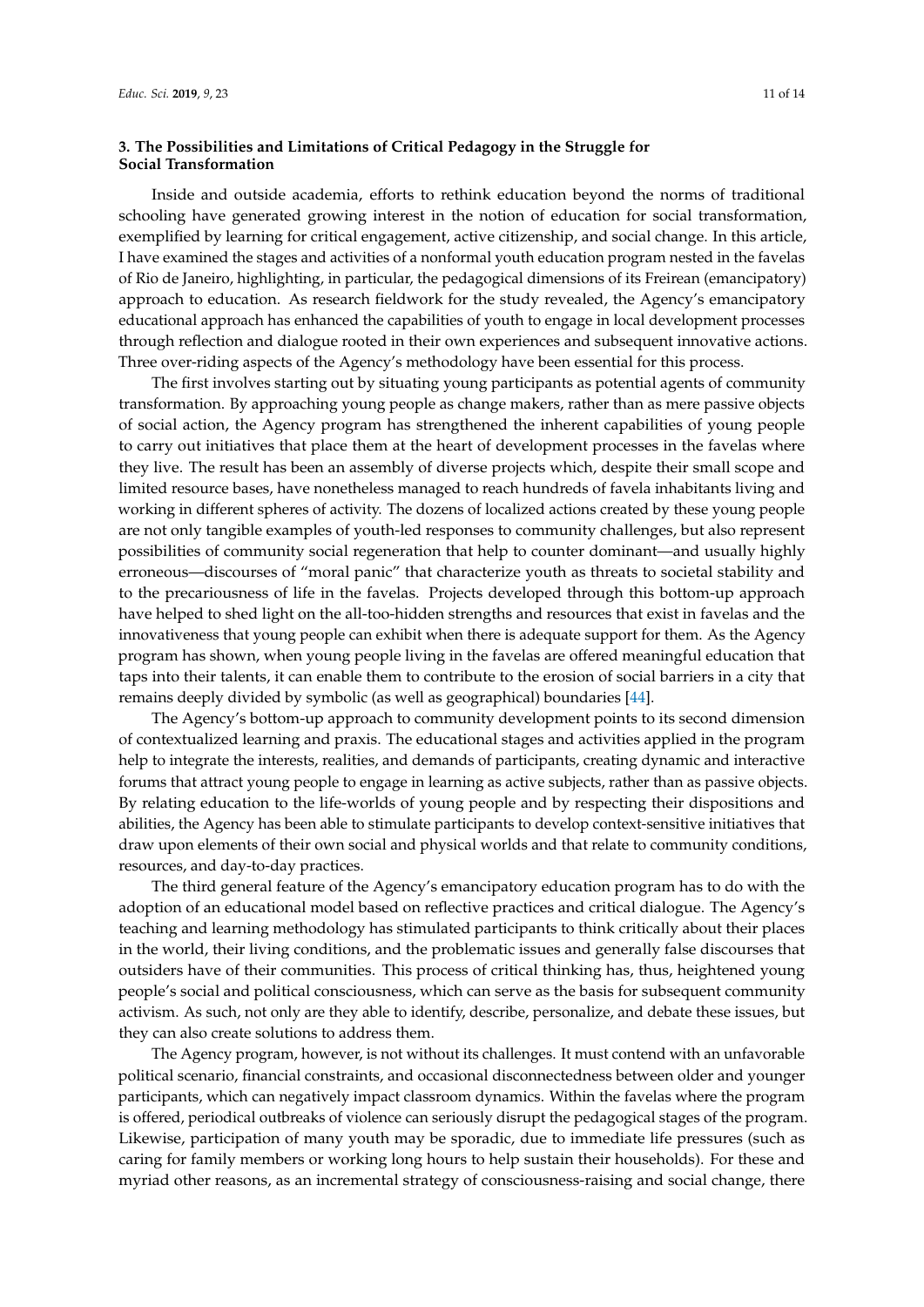is no guarantee that outcomes from the Agency's educational program will be long-lasting. Indeed, while much of the Agency program's appeal lies in its open-ended and creative curriculum, and its emancipatory pedagogical methodology delivered by educators who are themselves mostly favela inhabitants, the Agency has nonetheless depended heavily on the dynamic leadership of its founder (the writer, director, and filmmaker, Marcus Faustini.), and on the financial and material support of several NGOs and private sector companies. Its long-term sustainability as a force for progressive change is, therefore, moot.

It is also important to note the tensions that tend to become manifest when the notion of emancipatory education serves as the theoretical basis of an educational program that is put into practice. Notably, the absence of other dimensions beyond class into an analysis of oppression, an oversimplification of individuals into categories of oppressor and oppressed (which can be read as a complete lack of agency for the later), and an over-dependence on the educator—and the process of emancipatory learning itself—to open doors for emancipation are examples of genuine concerns, which anyone interested in studying or applying Freire's pedagogy of liberation should take notice of and carefully consider [\[45](#page-13-17)[,46\]](#page-13-18). Furthermore, as complex, multi-faceted, and non-linear processes, it is difficult to capture and assess progress in aspects of empowerment and emancipation in different life domains, meaning that accounts of change (and what they represent) must always come from those who experience these processes first-hand [\[47\]](#page-13-19).

In all, however, despite its shortcomings, emancipatory education remains a dynamic and relevant basis of movement towards social justice and equity. In Brazil especially, as anti-leftist sentiment grows and the country enters a new era of conservatism following the recent election of a far-right President—who has proclaimed, among other statements, the value of torture and military-style leadership, and whose proposals to curb violence and crime include harsher penalties and the relaxation of gun ownership regulations—Freire's educational philosophy remains supremely relevant. Although the applicability of emancipatory education is highly dependent on a variety of factors such as context, leadership, and resources, the experience of the Agency's educational program in Rio de Janeiro offers useful insights for the practice of emancipatory education in other impoverished and violence-plagued urban communities in Latin America and elsewhere in the world. Along these lines, further research regarding the dynamics of youth-led community action is needed, focusing specifically on understanding how such localized bottom-up educational practices can take shape, the ways in which they galvanize youth and bring hope to the places where young people live, and how they can have a sustainable impact on community life.

Ultimately, in Brazil and beyond, a Freirean-inspired perspective of critical pedagogy can help us to regard emancipatory education as increasingly normative. By examining the personal experiences of participants and the impact of educational activities that foster critical insights among youth and their potential abilities as agents of progressive social change, researchers can demonstrate that the theoretical premises underlying transformative pedagogical initiatives can translate into highly effective practices. As Freire believed, education as praxis should not be consigned to wishful thinking, but rather should be recognized as a central tenet of peaceful historical struggle [\[6\]](#page-12-5). Inspired by this principle, within the framework of education for social transformation (EST), educators, policy-makers, and researchers should continue to demonstrate the heightened societal relevance of emancipatory education, in both theory and practice.

**Funding:** This research received no external funding.

**Conflicts of Interest:** The author declares no conflict of interests.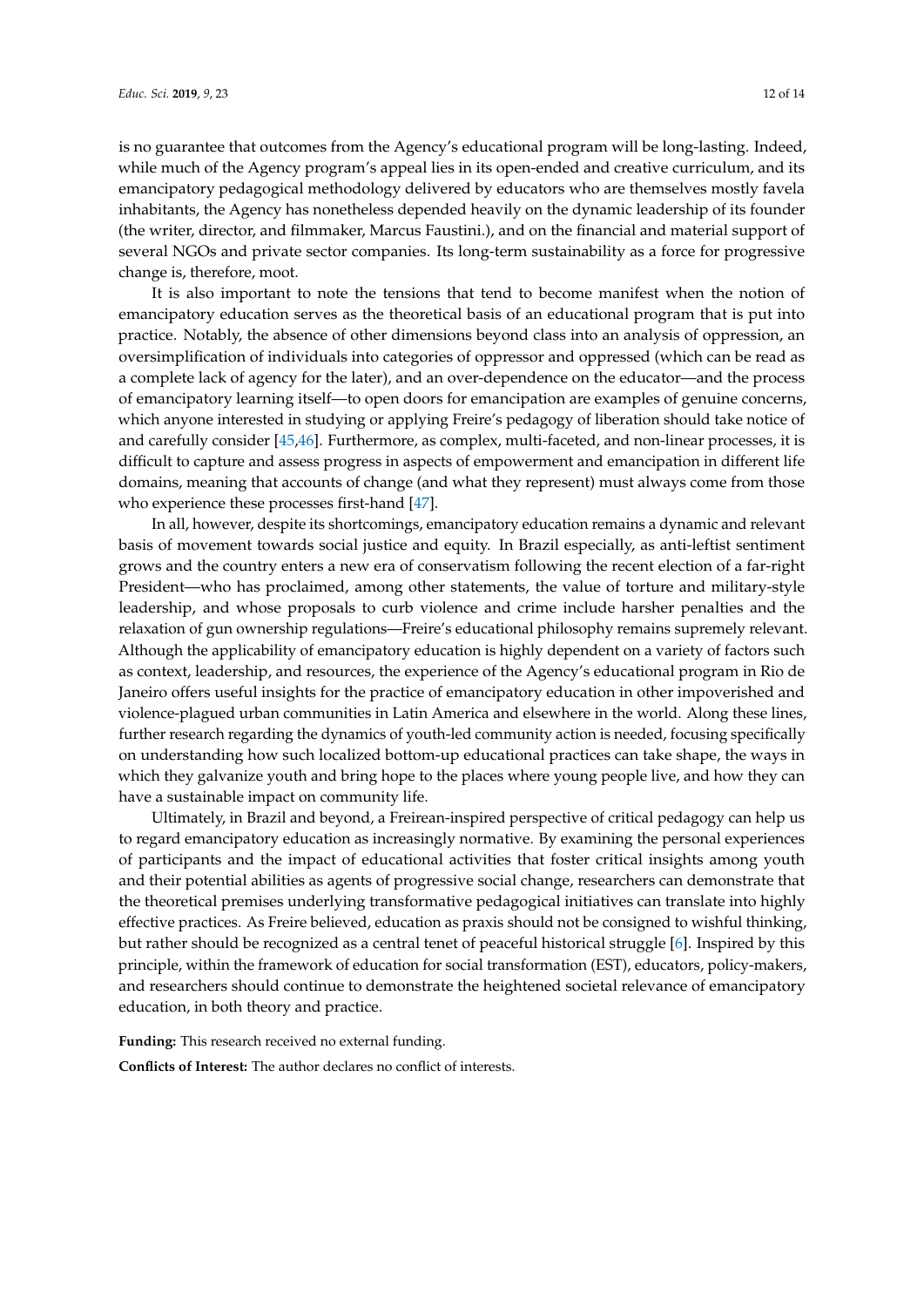### **References**

- <span id="page-12-0"></span>1. Desjardin, R. Education and social transformation. *Eur. J. Educ.* **2015**, *50*, 239–243. [\[CrossRef\]](http://dx.doi.org/10.1111/ejed.12140)
- <span id="page-12-1"></span>2. Illich, I. *Deschooling Society*; Harper & Row: New York, NY, USA, 1971; ISBN 978-88-98473-13-7.
- <span id="page-12-2"></span>3. Mayo, P. Reinventing Paulo Freire: A pedagogy of love by Antonia Darder. *J. Transform. Educ.* **2004**, *2*, 64–66. [\[CrossRef\]](http://dx.doi.org/10.1177/1541344603259315)
- <span id="page-12-3"></span>4. Giroux, H. Rethinking Education as the Practice of Freedom: Paulo Freire and the Promise of Critical Pedagogy. *Policy Futur. Educ.* **2010**, *8*, 715–721. [\[CrossRef\]](http://dx.doi.org/10.2304/pfie.2010.8.6.715)
- <span id="page-12-4"></span>5. Freire, P. *Pedagogy of the Oppressed*; Continuum: New York, NY, USA, 1970; ISBN 08264-1276-9.
- <span id="page-12-5"></span>6. Freire, P. *Education for Critical Consciousness*; Continuum: New York, NY, USA, 1974; ISBN 0-8264-7795-X.
- <span id="page-12-6"></span>7. Giroux, H. Lessons to Be Learned from Paulo Freire as Education in Being Taken Over by the Mega Rich. Thruthout, 2010. Available online: [https://truthout.org/articles/lessons-to-be-learned-from-paulo-freire](https://truthout.org/articles/lessons-to-be-learned-from-paulo-freire-as-education-is-being-taken-over-by-the-mega-rich/)[as-education-is-being-taken-over-by-the-mega-rich/](https://truthout.org/articles/lessons-to-be-learned-from-paulo-freire-as-education-is-being-taken-over-by-the-mega-rich/) (accessed on 23 October 2017).
- 8. Torres, C. *The Politics of Nonformal Education in Latin America*; Praeger: New York, NY, USA, 1990; ISBN 9780275934-194.
- <span id="page-12-7"></span>9. Darder, A. *Reinventing Paulo Freire: A Pedagogy of Love*; Westview: Boulder, CO, USA, 2002; ISBN 978-1-138-67530-8.
- <span id="page-12-8"></span>10. Freire, P. *Cultural Action for Freedom*; Harvard Educational Review: Cambridge, MA, USA, 2000; ISBN 0916690377.
- <span id="page-12-9"></span>11. Shor, I. *Empowering Education: Critical Teaching for Social Change*; University of Chicago Press: Chicago, IL, USA, 1992; ISBN 0-226-75357-3.
- 12. Torres, C. *Political Sociology of Adult Education*; Sense Publishers: Rotterdam, The Netherlands, 2013; ISBN 978-94-6209-225-9.
- <span id="page-12-10"></span>13. Freire, P. *The Politics of Education: Culture, Power and Liberation*; Freire, P., Giroux, H., Eds.; Critical Studies in Education Series; Bergin & Garvey: Westport, CT, USA, 1985; ISBN 0-89789-043-4.
- <span id="page-12-11"></span>14. Sandlin, J.; Schultz, B.; Burdick, J. (Eds.) *Handbook of Public Pedagogy: Handbook of Learning Beyond Schooling*; Routledge: New York, NY, USA, 2010; ISBN 0-415-8126-3.
- <span id="page-12-12"></span>15. Wildemeersch, D. Adult and Community Education in Complex Societies: Reconsidering Critical Perspectives. *Int. J. Lifelong Educ.* **2014**, *33*, 821–831. [\[CrossRef\]](http://dx.doi.org/10.1080/02601370.2014.973458)
- <span id="page-12-13"></span>16. Melo, V. Pathways of Hope for the Favela Youth: A Case Study of Emancipatory Education as a Tool for Individual and Community Transformation. Ph.D. Thesis, UCLA, Los Angeles, CA, USA, 2018.
- <span id="page-12-14"></span>17. Instituto Brasileiro de Geografia e Estatística (IBGE). *Censo Demográfico 2010. Características Gerais da População, Religião e Pessoas com Deficiência*; IBGE: Rio de Janeiro, Brazil, 2010.
- 18. Jovchelovitch, S.; Priego-Hernández, J. *Underground Sociabilities: Identity, Culture and Resistance in Rio de Janeiro's Favelas*; UNESCO and the London School of Economics and Political Science (LSE): Paris, France, 2010.
- <span id="page-12-15"></span>19. Souza e Silva, J. Towards a New Paradigm of Public Policy in Rio's Favelas. In Proceedings of the Conference on Violence and Policing in Latin America and U.S. Cities, Stanford, CA, USA, 28–29 April 2014.
- <span id="page-12-16"></span>20. Federação das Indústrias do Estado do Rio de Janeiro (FIRJAN). *Somos of Jovens das UPPs. Pesquisa Quantitativa*; FIRJAN: Rio de Janeiro, Brazil, 2013.
- 21. Instituto de Pesquisa Econômica e Aplicada (IPEA). Retrato das Desigualdades de Gênero e Raça. 2016. Available online: <http://www.ipea.gov.br/retrato/index.html> (accessed on 10 October 2018).
- <span id="page-12-19"></span>22. Instituto Pereira Passos (IPP) and Instituto TIM. *Agentes da Transformação: Cadernos da Juventude Carioca*; Instituto Pereira Passos: Rio de Janeiro, Brazil, 2017.
- <span id="page-12-17"></span>23. Waiselfisz, J. *Mapa da Violência 2015: Mortes Matadas Por Armas de Fogo*; UNESCO: Brasília, Brazil, 2015.
- <span id="page-12-18"></span>24. Human Rights Watch. *Good Cops Are Afraid: The Tool of Unchecked Police Violence in Rio de Janeiro*; Human Rights Watch: Washington, DC, USA, 2016.
- <span id="page-12-20"></span>25. Lisboa, A.; Delfino, V. *Dicionário Agência de Redes Para Juventude. Avenida Brasil*; Instituto de Criatividade Social: Rio de Janeiro, Brazil, 2015.
- <span id="page-12-21"></span>26. Magaloni, B.; Melo, V.; Rizzo, S.; Oettler, S. Efforts in Engaging, Empowering, and Enabling Youth to Lead Social Action in Rio de Janeiro's Favelas. Under review.
- <span id="page-12-22"></span>27. Bourdieu, P.; Passeron, J. *Reproduction in Education, Society and Culture*; Sage Publications: London, UK, 1990; ISBN 0803983204.